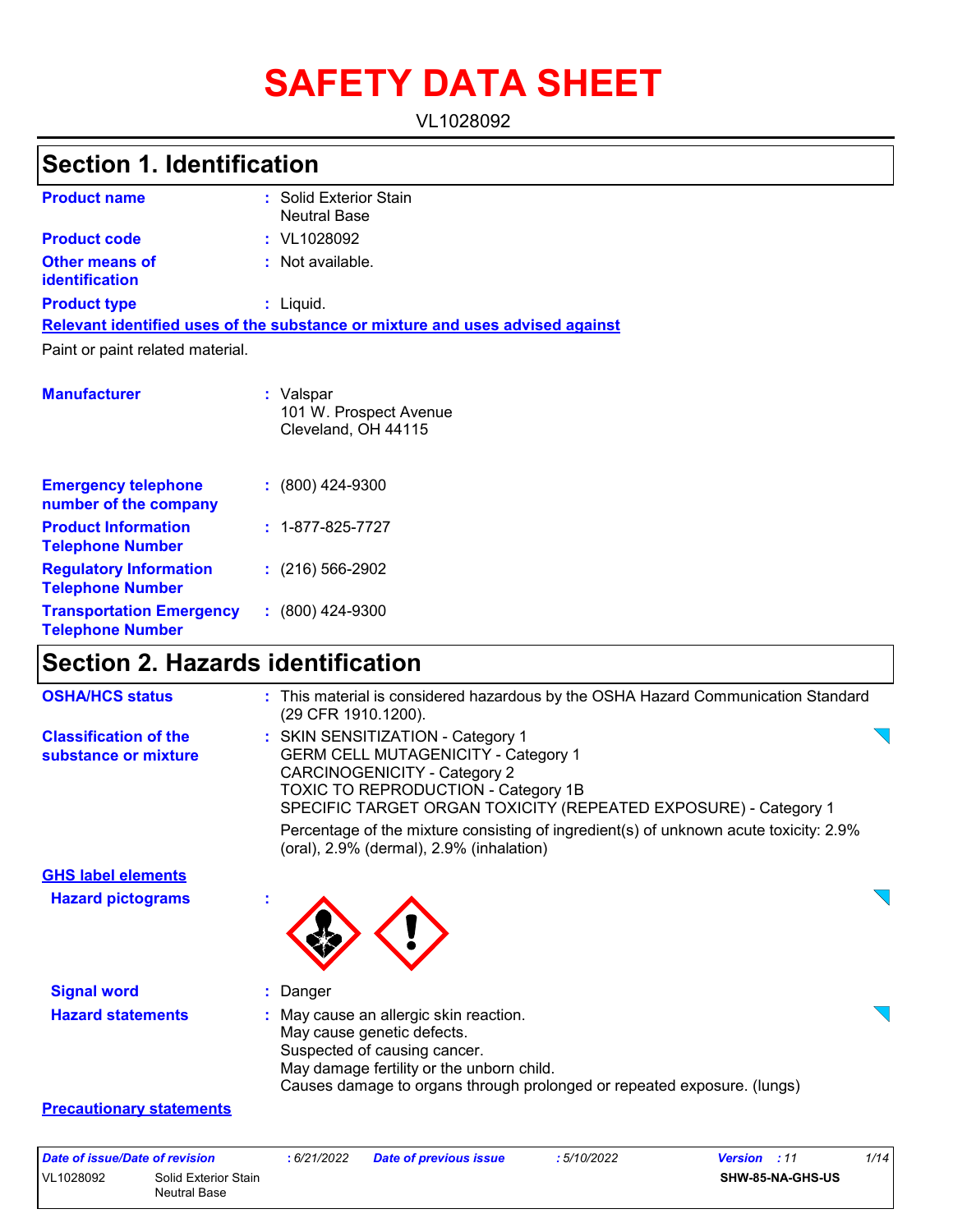### **Section 2. Hazards identification**

| <b>General</b>                             | : Read label before use. Keep out of reach of children. If medical advice is needed,<br>have product container or label at hand.                                                                                                                                                                                                                                                                   |
|--------------------------------------------|----------------------------------------------------------------------------------------------------------------------------------------------------------------------------------------------------------------------------------------------------------------------------------------------------------------------------------------------------------------------------------------------------|
| <b>Prevention</b>                          | : Obtain special instructions before use. Do not handle until all safety precautions have $\setminus$<br>been read and understood. Wear protective gloves, protective clothing and eye or face<br>protection. Do not breathe vapor. Do not eat, drink or smoke when using this product.<br>Wash thoroughly after handling. Contaminated work clothing must not be allowed out of<br>the workplace. |
| <b>Response</b>                            | : IF exposed or concerned: Get medical advice or attention. Wash contaminated clothing<br>before reuse. IF ON SKIN: Wash with plenty of water. If skin irritation or rash occurs:<br>Get medical advice or attention.                                                                                                                                                                              |
| <b>Storage</b>                             | : Store locked up.                                                                                                                                                                                                                                                                                                                                                                                 |
| <b>Disposal</b>                            | : Dispose of contents and container in accordance with all local, regional, national and<br>international regulations.                                                                                                                                                                                                                                                                             |
| <b>Supplemental label</b><br>elements      | WARNING: This product contains chemicals known to the State of California to cause<br>cancer and birth defects or other reproductive harm.                                                                                                                                                                                                                                                         |
|                                            | Please refer to the SDS for additional information. Keep out of reach of children. Do not<br>transfer contents to other containers for storage.                                                                                                                                                                                                                                                    |
| <b>Hazards not otherwise</b><br>classified | : None known.                                                                                                                                                                                                                                                                                                                                                                                      |

## **Section 3. Composition/information on ingredients**

| Substance/mixture     | : Mixture        |
|-----------------------|------------------|
| <b>Other means of</b> | : Not available. |
| <i>identification</i> |                  |

#### **CAS number/other identifiers**

| <b>Ingredient name</b> | $\%$ by weight | <b>CAS number</b> |
|------------------------|----------------|-------------------|
| Kaolin                 | l≤3            | 1332-58-7         |
| Heavy Paraffinic Oil   | l≤3            | 64742-54-7        |
| Carbendazim            | ≤0.3           | 10605-21-7        |
| Benzophenone           | l≤0.3          | 119-61-9          |

Any concentration shown as a range is to protect confidentiality or is due to batch variation.

**There are no additional ingredients present which, within the current knowledge of the supplier and in the concentrations applicable, are classified and hence require reporting in this section.**

**Occupational exposure limits, if available, are listed in Section 8.**

### **Section 4. First aid measures**

|                    | <b>Description of necessary first aid measures</b>                                                                                                                                                                                                                                                                                                                                                                                                                                                                                        |
|--------------------|-------------------------------------------------------------------------------------------------------------------------------------------------------------------------------------------------------------------------------------------------------------------------------------------------------------------------------------------------------------------------------------------------------------------------------------------------------------------------------------------------------------------------------------------|
| <b>Eye contact</b> | : Immediately flush eyes with plenty of water, occasionally lifting the upper and lower<br>eyelids. Check for and remove any contact lenses. Continue to rinse for at least 10<br>minutes. Get medical attention.                                                                                                                                                                                                                                                                                                                         |
| <b>Inhalation</b>  | : Remove victim to fresh air and keep at rest in a position comfortable for breathing. If<br>not breathing, if breathing is irregular or if respiratory arrest occurs, provide artificial<br>respiration or oxygen by trained personnel. It may be dangerous to the person providing<br>aid to give mouth-to-mouth resuscitation. Get medical attention. If unconscious, place<br>in recovery position and get medical attention immediately. Maintain an open airway.<br>Loosen tight clothing such as a collar, tie, belt or waistband. |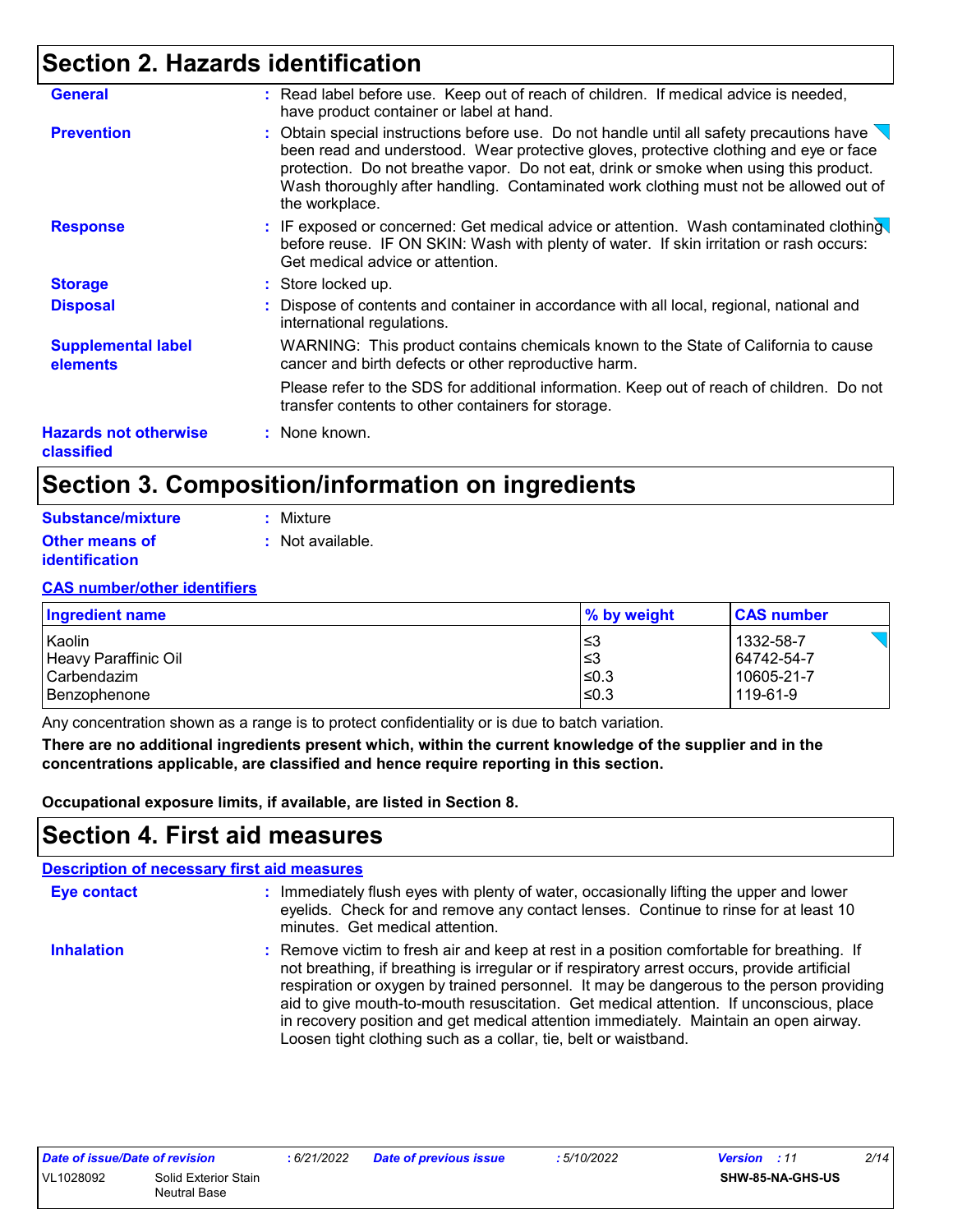# **Section 4. First aid measures**

| <b>Skin contact</b> | : Wash with plenty of soap and water. Remove contaminated clothing and shoes. Wash<br>contaminated clothing thoroughly with water before removing it, or wear gloves.<br>Continue to rinse for at least 10 minutes. Get medical attention. In the event of any<br>complaints or symptoms, avoid further exposure. Wash clothing before reuse. Clean<br>shoes thoroughly before reuse.                                                                                                                                                                                                                                                                                             |
|---------------------|-----------------------------------------------------------------------------------------------------------------------------------------------------------------------------------------------------------------------------------------------------------------------------------------------------------------------------------------------------------------------------------------------------------------------------------------------------------------------------------------------------------------------------------------------------------------------------------------------------------------------------------------------------------------------------------|
| <b>Ingestion</b>    | : Wash out mouth with water. Remove dentures if any. If material has been swallowed<br>and the exposed person is conscious, give small quantities of water to drink. Stop if the<br>exposed person feels sick as vomiting may be dangerous. Do not induce vomiting<br>unless directed to do so by medical personnel. If vomiting occurs, the head should be<br>kept low so that vomit does not enter the lungs. Get medical attention. Never give<br>anything by mouth to an unconscious person. If unconscious, place in recovery position<br>and get medical attention immediately. Maintain an open airway. Loosen tight clothing<br>such as a collar, tie, belt or waistband. |

|                                       | <b>Most important symptoms/effects, acute and delayed</b>                                                                                            |  |
|---------------------------------------|------------------------------------------------------------------------------------------------------------------------------------------------------|--|
| <b>Potential acute health effects</b> |                                                                                                                                                      |  |
| Eye contact                           | : No known significant effects or critical hazards.                                                                                                  |  |
| <b>Inhalation</b>                     | : No known significant effects or critical hazards.                                                                                                  |  |
| <b>Skin contact</b>                   | : May cause an allergic skin reaction.                                                                                                               |  |
| <b>Ingestion</b>                      | : No known significant effects or critical hazards.                                                                                                  |  |
| <b>Over-exposure signs/symptoms</b>   |                                                                                                                                                      |  |
| <b>Eye contact</b>                    | : No specific data.                                                                                                                                  |  |
| <b>Inhalation</b>                     | : Adverse symptoms may include the following:<br>reduced fetal weight<br>increase in fetal deaths<br>skeletal malformations                          |  |
| <b>Skin contact</b>                   | : Adverse symptoms may include the following:<br>irritation<br>redness<br>reduced fetal weight<br>increase in fetal deaths<br>skeletal malformations |  |
| <b>Ingestion</b>                      | : Adverse symptoms may include the following:<br>reduced fetal weight<br>increase in fetal deaths<br>skeletal malformations                          |  |
|                                       | Indication of immediate medical attention and special treatment needed, if necessary                                                                 |  |

| <b>Notes to physician</b>         | : Treat symptomatically. Contact poison treatment specialist immediately if large<br>quantities have been ingested or inhaled.                                                                                                                                                                                                                                                                                  |  |
|-----------------------------------|-----------------------------------------------------------------------------------------------------------------------------------------------------------------------------------------------------------------------------------------------------------------------------------------------------------------------------------------------------------------------------------------------------------------|--|
| <b>Specific treatments</b>        | : No specific treatment.                                                                                                                                                                                                                                                                                                                                                                                        |  |
| <b>Protection of first-aiders</b> | : No action shall be taken involving any personal risk or without suitable training. If it is<br>suspected that fumes are still present, the rescuer should wear an appropriate mask or<br>self-contained breathing apparatus. It may be dangerous to the person providing aid to<br>give mouth-to-mouth resuscitation. Wash contaminated clothing thoroughly with water<br>before removing it, or wear gloves. |  |

**See toxicological information (Section 11)**

*Date of issue/Date of revision* **:** *6/21/2022 Date of previous issue : 5/10/2022 Version : 11 3/14*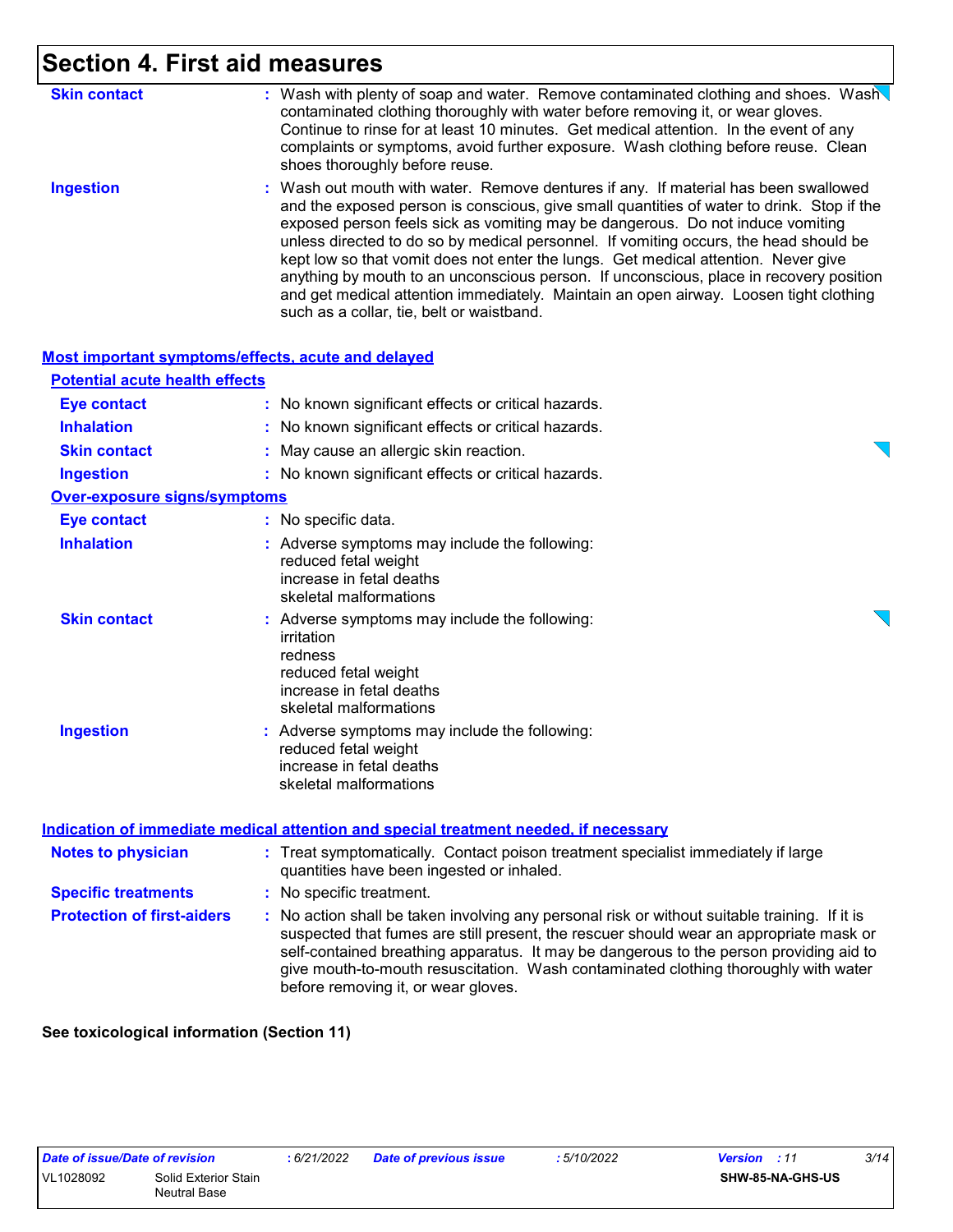# **Section 5. Fire-fighting measures**

| <b>Extinguishing media</b>                               |                                                                                                                                                                                                     |
|----------------------------------------------------------|-----------------------------------------------------------------------------------------------------------------------------------------------------------------------------------------------------|
| <b>Suitable extinguishing</b><br>media                   | : Use an extinguishing agent suitable for the surrounding fire.                                                                                                                                     |
| <b>Unsuitable extinguishing</b><br>media                 | : None known.                                                                                                                                                                                       |
| <b>Specific hazards arising</b><br>from the chemical     | : In a fire or if heated, a pressure increase will occur and the container may burst.                                                                                                               |
| <b>Hazardous thermal</b><br>decomposition products       | : Decomposition products may include the following materials:<br>carbon dioxide<br>carbon monoxide                                                                                                  |
| <b>Special protective actions</b><br>for fire-fighters   | : Promptly isolate the scene by removing all persons from the vicinity of the incident if<br>there is a fire. No action shall be taken involving any personal risk or without suitable<br>training. |
| <b>Special protective</b><br>equipment for fire-fighters | Fire-fighters should wear appropriate protective equipment and self-contained breathing<br>apparatus (SCBA) with a full face-piece operated in positive pressure mode.                              |

## **Section 6. Accidental release measures**

|                                                       | Personal precautions, protective equipment and emergency procedures                                                                                                                                                                                                                                                                                                                                                                                                                                                                                                                                                                                                                                        |
|-------------------------------------------------------|------------------------------------------------------------------------------------------------------------------------------------------------------------------------------------------------------------------------------------------------------------------------------------------------------------------------------------------------------------------------------------------------------------------------------------------------------------------------------------------------------------------------------------------------------------------------------------------------------------------------------------------------------------------------------------------------------------|
| For non-emergency<br>personnel                        | : No action shall be taken involving any personal risk or without suitable training.<br>Evacuate surrounding areas. Keep unnecessary and unprotected personnel from<br>entering. Do not touch or walk through spilled material. Avoid breathing vapor or mist.<br>Provide adequate ventilation. Wear appropriate respirator when ventilation is<br>inadequate. Put on appropriate personal protective equipment.                                                                                                                                                                                                                                                                                           |
| For emergency responders                              | If specialized clothing is required to deal with the spillage, take note of any information in<br>÷.<br>Section 8 on suitable and unsuitable materials. See also the information in "For non-<br>emergency personnel".                                                                                                                                                                                                                                                                                                                                                                                                                                                                                     |
| <b>Environmental precautions</b>                      | : Avoid dispersal of spilled material and runoff and contact with soil, waterways, drains<br>and sewers. Inform the relevant authorities if the product has caused environmental<br>pollution (sewers, waterways, soil or air).                                                                                                                                                                                                                                                                                                                                                                                                                                                                            |
| Methods and materials for containment and cleaning up |                                                                                                                                                                                                                                                                                                                                                                                                                                                                                                                                                                                                                                                                                                            |
| <b>Small spill</b>                                    | : Stop leak if without risk. Move containers from spill area. Dilute with water and mop up<br>if water-soluble. Alternatively, or if water-insoluble, absorb with an inert dry material and<br>place in an appropriate waste disposal container. Dispose of via a licensed waste<br>disposal contractor.                                                                                                                                                                                                                                                                                                                                                                                                   |
| <b>Large spill</b>                                    | Stop leak if without risk. Move containers from spill area. Approach release from<br>upwind. Prevent entry into sewers, water courses, basements or confined areas. Wash<br>spillages into an effluent treatment plant or proceed as follows. Contain and collect<br>spillage with non-combustible, absorbent material e.g. sand, earth, vermiculite or<br>diatomaceous earth and place in container for disposal according to local regulations<br>(see Section 13). Dispose of via a licensed waste disposal contractor. Contaminated<br>absorbent material may pose the same hazard as the spilled product. Note: see<br>Section 1 for emergency contact information and Section 13 for waste disposal. |

*Date of issue/Date of revision* **:** *6/21/2022 Date of previous issue : 5/10/2022 Version : 11 4/14*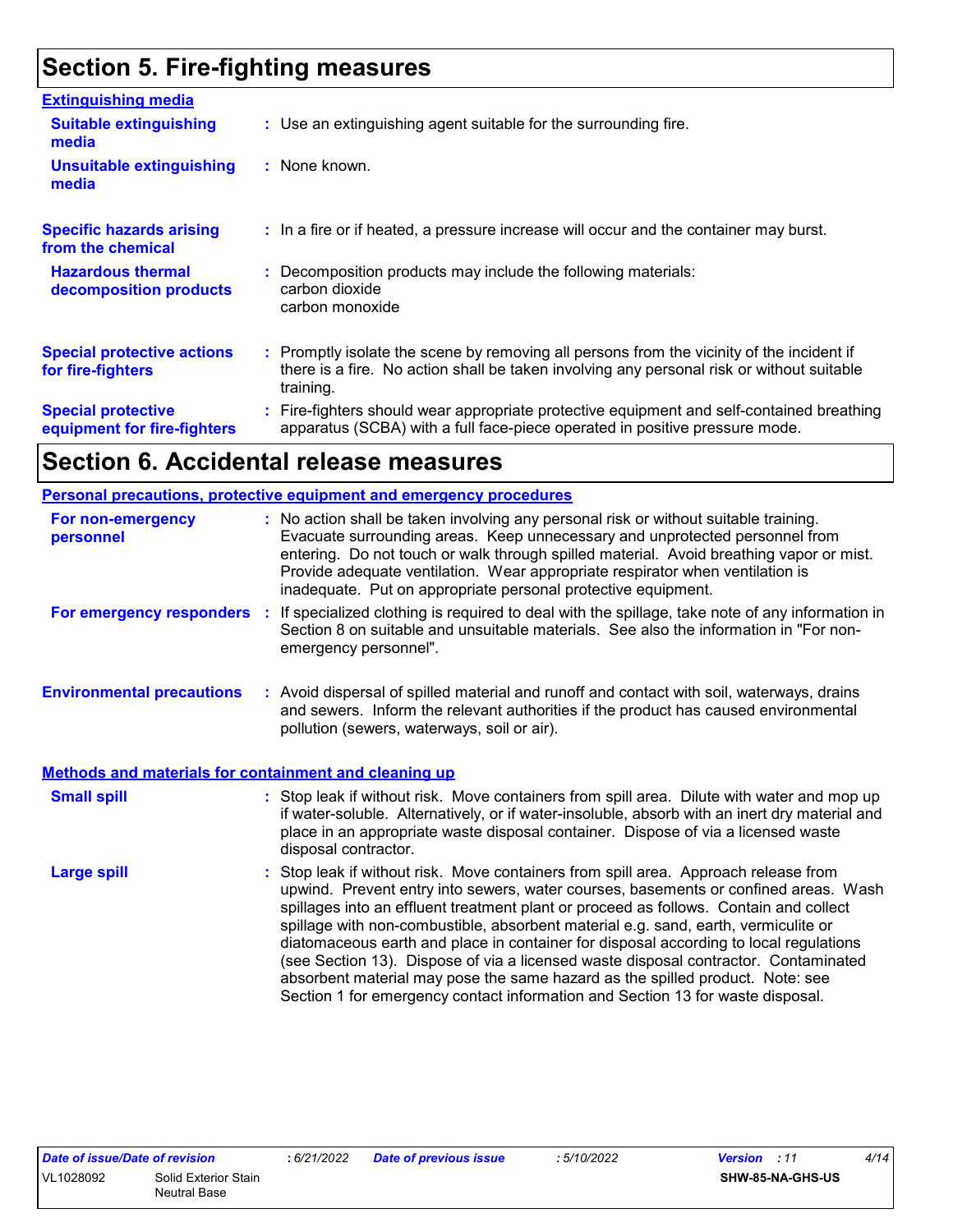# **Section 7. Handling and storage**

| <b>Precautions for safe handling</b>                                             |                                                                                                                                                                                                                                                                                                                                                                                                                                                                                                                                                                                                                                                                                                                                                                                                                                                 |
|----------------------------------------------------------------------------------|-------------------------------------------------------------------------------------------------------------------------------------------------------------------------------------------------------------------------------------------------------------------------------------------------------------------------------------------------------------------------------------------------------------------------------------------------------------------------------------------------------------------------------------------------------------------------------------------------------------------------------------------------------------------------------------------------------------------------------------------------------------------------------------------------------------------------------------------------|
| <b>Protective measures</b>                                                       | : Put on appropriate personal protective equipment (see Section 8). Persons with a<br>history of skin sensitization problems should not be employed in any process in which<br>this product is used. Avoid exposure - obtain special instructions before use. Avoid<br>exposure during pregnancy. Do not handle until all safety precautions have been read<br>and understood. Do not get in eyes or on skin or clothing. Do not breathe vapor or mist.<br>Do not ingest. If during normal use the material presents a respiratory hazard, use only<br>with adequate ventilation or wear appropriate respirator. Keep in the original container<br>or an approved alternative made from a compatible material, kept tightly closed when<br>not in use. Empty containers retain product residue and can be hazardous. Do not<br>reuse container. |
| <b>Advice on general</b><br>occupational hygiene                                 | : Eating, drinking and smoking should be prohibited in areas where this material is<br>handled, stored and processed. Workers should wash hands and face before eating,<br>drinking and smoking. Remove contaminated clothing and protective equipment before<br>entering eating areas. See also Section 8 for additional information on hygiene<br>measures.                                                                                                                                                                                                                                                                                                                                                                                                                                                                                   |
| <b>Conditions for safe storage,</b><br>including any<br><i>incompatibilities</i> | Store in accordance with local regulations. Store in original container protected from<br>direct sunlight in a dry, cool and well-ventilated area, away from incompatible materials<br>(see Section 10) and food and drink. Store locked up. Keep container tightly closed<br>and sealed until ready for use. Containers that have been opened must be carefully<br>resealed and kept upright to prevent leakage. Do not store in unlabeled containers.<br>Use appropriate containment to avoid environmental contamination. See Section 10 for<br>incompatible materials before handling or use.                                                                                                                                                                                                                                               |

### **Section 8. Exposure controls/personal protection**

#### **Control parameters**

#### **Occupational exposure limits (OSHA United States)**

| <b>Ingredient name</b>      | CAS#                   | <b>Exposure limits</b>                                                                                                                                                                                                                                                                                                                                                                                                          |
|-----------------------------|------------------------|---------------------------------------------------------------------------------------------------------------------------------------------------------------------------------------------------------------------------------------------------------------------------------------------------------------------------------------------------------------------------------------------------------------------------------|
| Kaolin                      | 1332-58-7              | ACGIH TLV (United States, 1/2021).<br>TWA: 2 mg/m <sup>3</sup> 8 hours. Form: Respirable<br>fraction<br>NIOSH REL (United States, 10/2020).<br>TWA: 5 mg/m <sup>3</sup> 10 hours. Form: Respirable<br>fraction<br>TWA: 10 mg/m <sup>3</sup> 10 hours. Form: Total<br>OSHA PEL (United States, 5/2018).<br>TWA: 5 mg/m <sup>3</sup> 8 hours. Form: Respirable<br>fraction<br>TWA: 15 mg/m <sup>3</sup> 8 hours. Form: Total dust |
| Heavy Paraffinic Oil        | 64742-54-7             | ACGIH TLV (United States, 1/2021).<br>TWA: 5 mg/m <sup>3</sup> 8 hours. Form: Inhalable<br>fraction<br>OSHA PEL (United States, 5/2018).<br>TWA: 5 mg/m <sup>3</sup> 8 hours.<br>NIOSH REL (United States, 10/2020).<br>TWA: 5 mg/m <sup>3</sup> 10 hours. Form: Mist<br>STEL: 10 mg/m <sup>3</sup> 15 minutes. Form: Mist                                                                                                      |
| Carbendazim<br>Benzophenone | 10605-21-7<br>119-61-9 | None.<br>OARS WEEL (United States, 1/2021).<br>TWA: $0.5 \,\mathrm{mg/m^3}$ 8 hours.                                                                                                                                                                                                                                                                                                                                            |

**Occupational exposure limits (Canada)**

| Date of issue/Date of revision |                                      | : 6/21/2022 | <b>Date of previous issue</b> | : 5/10/2022 | <b>Version</b> : 11 | 5/14 |
|--------------------------------|--------------------------------------|-------------|-------------------------------|-------------|---------------------|------|
| VL1028092                      | Solid Exterior Stain<br>Neutral Base |             |                               |             | SHW-85-NA-GHS-US    |      |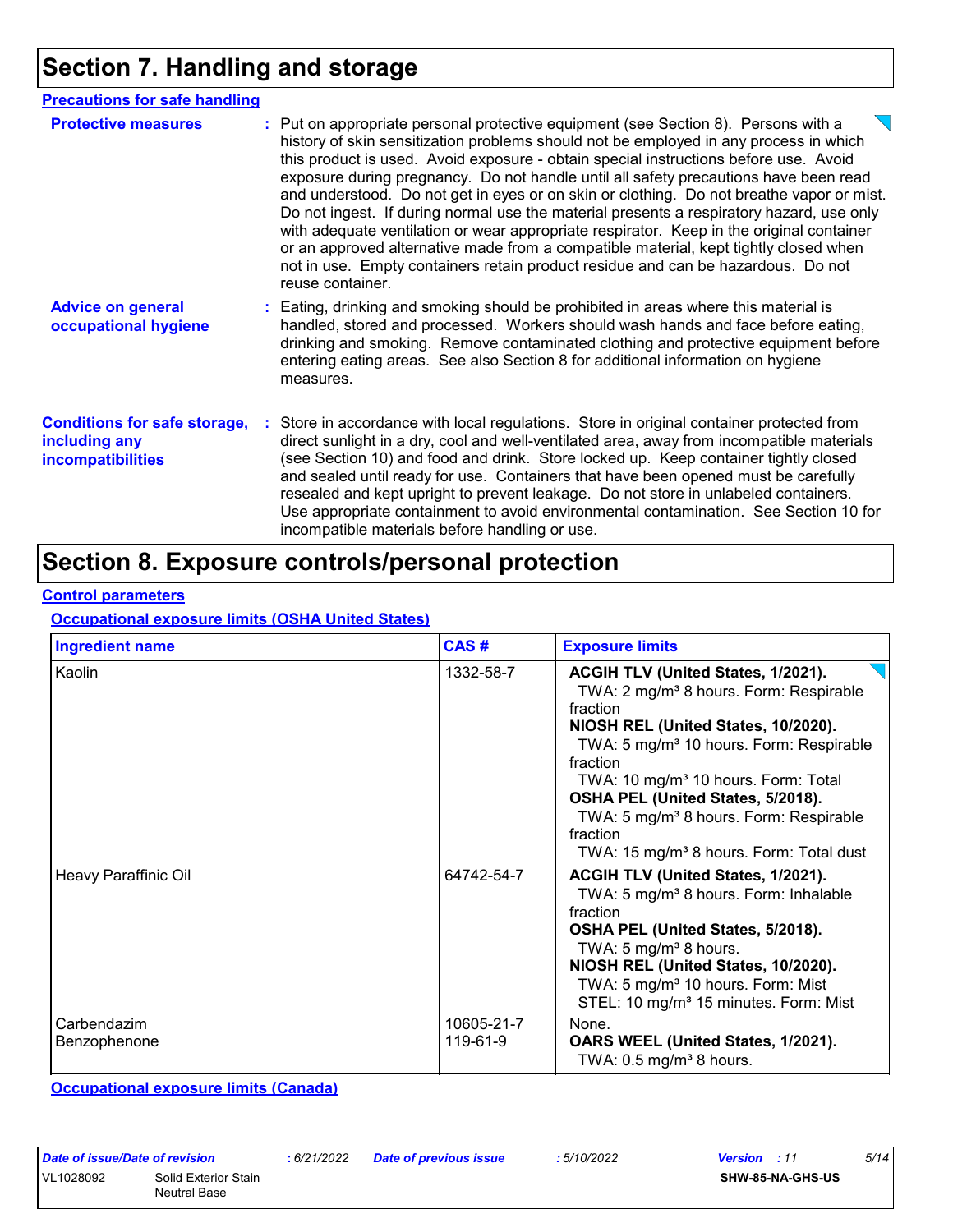### **Section 8. Exposure controls/personal protection**

| <b>Ingredient name</b> | CAS#       | <b>Exposure limits</b>                                                                                                                                                                                                                                                                                                                                                                                                                                                                                                                                                                                                                                          |
|------------------------|------------|-----------------------------------------------------------------------------------------------------------------------------------------------------------------------------------------------------------------------------------------------------------------------------------------------------------------------------------------------------------------------------------------------------------------------------------------------------------------------------------------------------------------------------------------------------------------------------------------------------------------------------------------------------------------|
| Kaolin                 | 1332-58-7  | CA Alberta Provincial (Canada, 6/2018).<br>8 hrs OEL: 2 mg/m <sup>3</sup> 8 hours. Form:<br>Respirable<br><b>CA British Columbia Provincial (Canada,</b><br>6/2021).<br>TWA: 2 mg/m <sup>3</sup> 8 hours. Form: Respirable<br>CA Quebec Provincial (Canada, 6/2021).<br>TWAEV: 2 mg/m <sup>3</sup> 8 hours. Form: Respirable<br>dust.<br>CA Ontario Provincial (Canada, 6/2019).<br>TWA: 2 mg/m <sup>3</sup> 8 hours. Form: Respirable<br>particulate matter.<br><b>CA Saskatchewan Provincial (Canada,</b><br>7/2013).<br>STEL: 4 mg/m <sup>3</sup> 15 minutes. Form: respirable<br>fraction<br>TWA: 2 mg/m <sup>3</sup> 8 hours. Form: respirable<br>fraction |
| Heavy Paraffinic Oil   | 64742-54-7 | CA Alberta Provincial (Canada, 6/2018).<br>8 hrs OEL: 5 mg/m <sup>3</sup> 8 hours. Form: Mist<br>15 min OEL: 10 mg/m <sup>3</sup> 15 minutes. Form:<br>Mist<br>CA Quebec Provincial (Canada, 6/2021).<br>TWAEV: 5 mg/m <sup>3</sup> 8 hours. Form: mist<br>STEV: 10 mg/m <sup>3</sup> 15 minutes. Form: mist                                                                                                                                                                                                                                                                                                                                                    |
| diuron (ISO)           | 330-54-1   | CA Alberta Provincial (Canada, 6/2018).<br>8 hrs OEL: 10 mg/m <sup>3</sup> 8 hours.<br><b>CA British Columbia Provincial (Canada,</b><br>$6/2021$ ).<br>TWA: 10 mg/m <sup>3</sup> 8 hours.<br>CA Ontario Provincial (Canada, 6/2019).<br>TWA: 10 mg/m <sup>3</sup> 8 hours.<br>CA Quebec Provincial (Canada, 6/2021).<br>TWAEV: 10 mg/m <sup>3</sup> 8 hours.<br><b>CA Saskatchewan Provincial (Canada,</b><br>7/2013).<br>STEL: 20 mg/m <sup>3</sup> 15 minutes.<br>TWA: 10 mg/m <sup>3</sup> 8 hours.                                                                                                                                                         |
| Benzophenone           | 119-61-9   | OARS WEEL (United States, 1/2021).<br>TWA: $0.5$ mg/m <sup>3</sup> 8 hours.                                                                                                                                                                                                                                                                                                                                                                                                                                                                                                                                                                                     |

#### **Occupational exposure limits (Mexico)**

**:**

|                      | CAS#       | <b>Exposure limits</b>                                                              |
|----------------------|------------|-------------------------------------------------------------------------------------|
| Heavy Paraffinic Oil | 64742-54-7 | NOM-010-STPS-2014 (Mexico, 4/2016).<br>TWA: 5 mg/m <sup>3</sup> 8 hours. Form: mist |
| diuron (ISO)         | 330-54-1   | NOM-010-STPS-2014 (Mexico, 4/2016).<br>TWA: 10 mg/m <sup>3</sup> 8 hours.           |

#### **Appropriate engineering controls**

**:** If user operations generate dust, fumes, gas, vapor or mist, use process enclosures, local exhaust ventilation or other engineering controls to keep worker exposure to airborne contaminants below any recommended or statutory limits.

#### **Environmental exposure controls**

| Date of issue/Date of revision |                                      | : 6/21/2022 | <b>Date of previous issue</b> | : 5/10/2022 | <b>Version</b> : 11 |                         | 6/14 |
|--------------------------------|--------------------------------------|-------------|-------------------------------|-------------|---------------------|-------------------------|------|
| VL1028092                      | Solid Exterior Stain<br>Neutral Base |             |                               |             |                     | <b>SHW-85-NA-GHS-US</b> |      |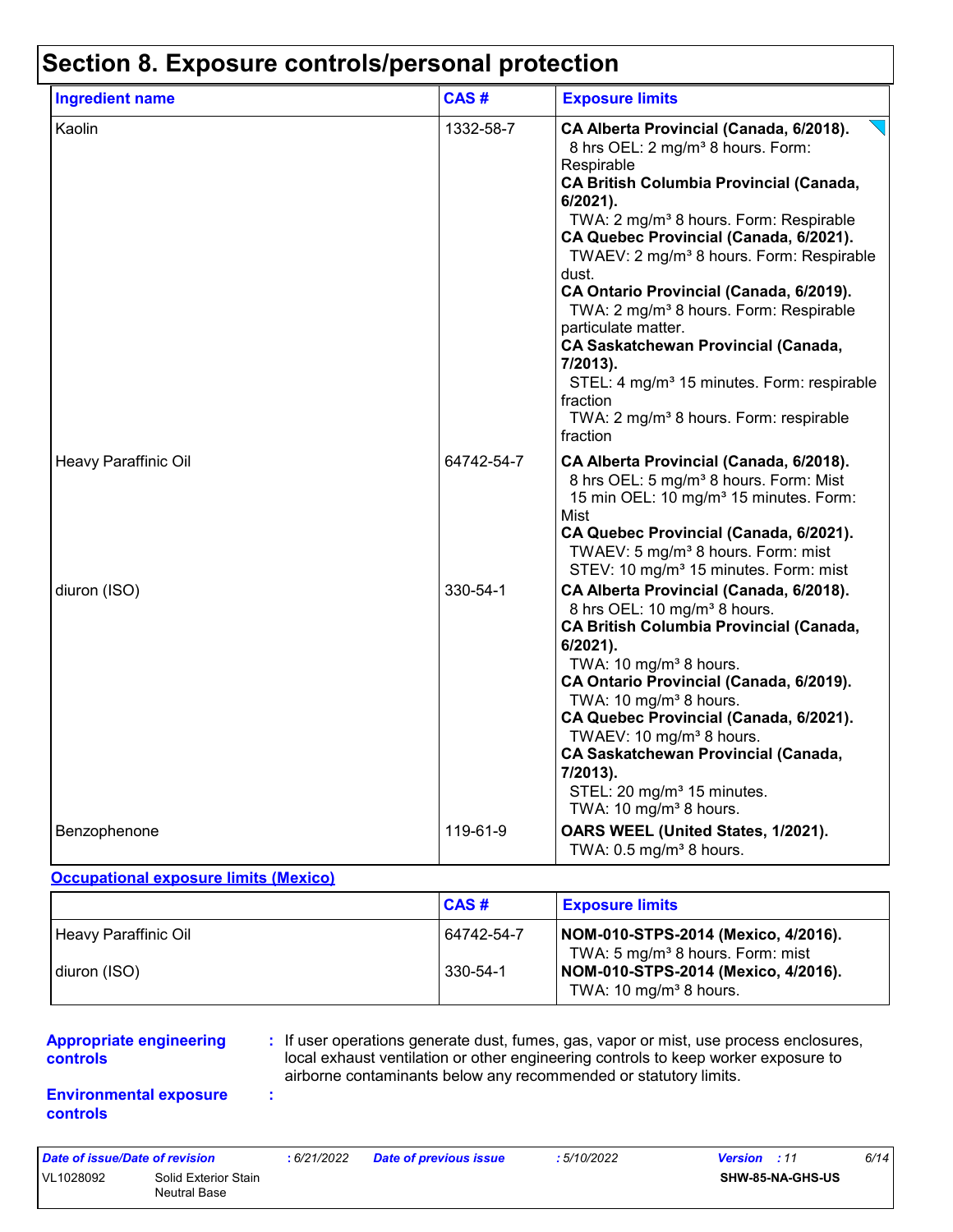### **Section 8. Exposure controls/personal protection**

Emissions from ventilation or work process equipment should be checked to ensure they comply with the requirements of environmental protection legislation. In some cases, fume scrubbers, filters or engineering modifications to the process equipment will be necessary to reduce emissions to acceptable levels.

| <b>Individual protection measures</b> |    |                                                                                                                                                                                                                                                                                                                                                                                                                                                                                                                                                                                                                        |
|---------------------------------------|----|------------------------------------------------------------------------------------------------------------------------------------------------------------------------------------------------------------------------------------------------------------------------------------------------------------------------------------------------------------------------------------------------------------------------------------------------------------------------------------------------------------------------------------------------------------------------------------------------------------------------|
| <b>Hygiene measures</b>               |    | : Wash hands, forearms and face thoroughly after handling chemical products, before<br>eating, smoking and using the lavatory and at the end of the working period.<br>Appropriate techniques should be used to remove potentially contaminated clothing.<br>Contaminated work clothing should not be allowed out of the workplace. Wash<br>contaminated clothing before reusing. Ensure that eyewash stations and safety<br>showers are close to the workstation location.                                                                                                                                            |
| <b>Eye/face protection</b>            |    | Safety eyewear complying with an approved standard should be used when a risk<br>assessment indicates this is necessary to avoid exposure to liquid splashes, mists,<br>gases or dusts. If contact is possible, the following protection should be worn, unless<br>the assessment indicates a higher degree of protection: safety glasses with side-<br>shields.                                                                                                                                                                                                                                                       |
| <b>Skin protection</b>                |    |                                                                                                                                                                                                                                                                                                                                                                                                                                                                                                                                                                                                                        |
| <b>Hand protection</b>                |    | : Chemical-resistant, impervious gloves complying with an approved standard should be<br>worn at all times when handling chemical products if a risk assessment indicates this is<br>necessary. Considering the parameters specified by the glove manufacturer, check<br>during use that the gloves are still retaining their protective properties. It should be<br>noted that the time to breakthrough for any glove material may be different for different<br>glove manufacturers. In the case of mixtures, consisting of several substances, the<br>protection time of the gloves cannot be accurately estimated. |
| <b>Body protection</b>                |    | : Personal protective equipment for the body should be selected based on the task being<br>performed and the risks involved and should be approved by a specialist before<br>handling this product.                                                                                                                                                                                                                                                                                                                                                                                                                    |
| <b>Other skin protection</b>          |    | : Appropriate footwear and any additional skin protection measures should be selected<br>based on the task being performed and the risks involved and should be approved by a<br>specialist before handling this product.                                                                                                                                                                                                                                                                                                                                                                                              |
| <b>Respiratory protection</b>         | ÷. | Based on the hazard and potential for exposure, select a respirator that meets the<br>appropriate standard or certification. Respirators must be used according to a<br>respiratory protection program to ensure proper fitting, training, and other important<br>aspects of use.                                                                                                                                                                                                                                                                                                                                      |

### **Section 9. Physical and chemical properties**

The conditions of measurement of all properties are at standard temperature and pressure unless otherwise indicated.

| <b>Appearance</b>                     |                                             |                                                          |                                       |                               |            |                |                  |      |  |
|---------------------------------------|---------------------------------------------|----------------------------------------------------------|---------------------------------------|-------------------------------|------------|----------------|------------------|------|--|
| <b>Physical state</b>                 |                                             |                                                          | $:$ Liquid.                           |                               |            |                |                  |      |  |
| <b>Color</b>                          |                                             |                                                          | : Not available.                      |                               |            |                |                  |      |  |
| Odor                                  |                                             |                                                          | : Not available.                      |                               |            |                |                  |      |  |
| <b>Odor threshold</b>                 |                                             |                                                          | : Not available.                      |                               |            |                |                  |      |  |
| pH                                    |                                             |                                                          | $\mathbf{.}9$                         |                               |            |                |                  |      |  |
|                                       | <b>Melting point/freezing point</b>         |                                                          | : Not available.                      |                               |            |                |                  |      |  |
| point, and boiling range              | <b>Boiling point, initial boiling</b>       |                                                          | : $100^{\circ}$ C (212 $^{\circ}$ F)  |                               |            |                |                  |      |  |
| <b>Flash point</b>                    |                                             | : Closed cup: 96°C (204.8°F) [Pensky-Martens Closed Cup] |                                       |                               |            |                |                  |      |  |
| <b>Evaporation rate</b>               |                                             |                                                          | $\therefore$ 0.09 (butyl acetate = 1) |                               |            |                |                  |      |  |
| <b>Flammability</b>                   |                                             |                                                          | : Not available.                      |                               |            |                |                  |      |  |
| limit/flammability limit              | Lower and upper explosion                   |                                                          | : Lower: $0.6\%$<br>Upper: 4.2%       |                               |            |                |                  |      |  |
| <b>Date of issue/Date of revision</b> |                                             |                                                          | :6/21/2022                            | <b>Date of previous issue</b> | :5/10/2022 | <b>Version</b> | :11              | 7/14 |  |
| VL1028092                             | Solid Exterior Stain<br><b>Neutral Base</b> |                                                          |                                       |                               |            |                | SHW-85-NA-GHS-US |      |  |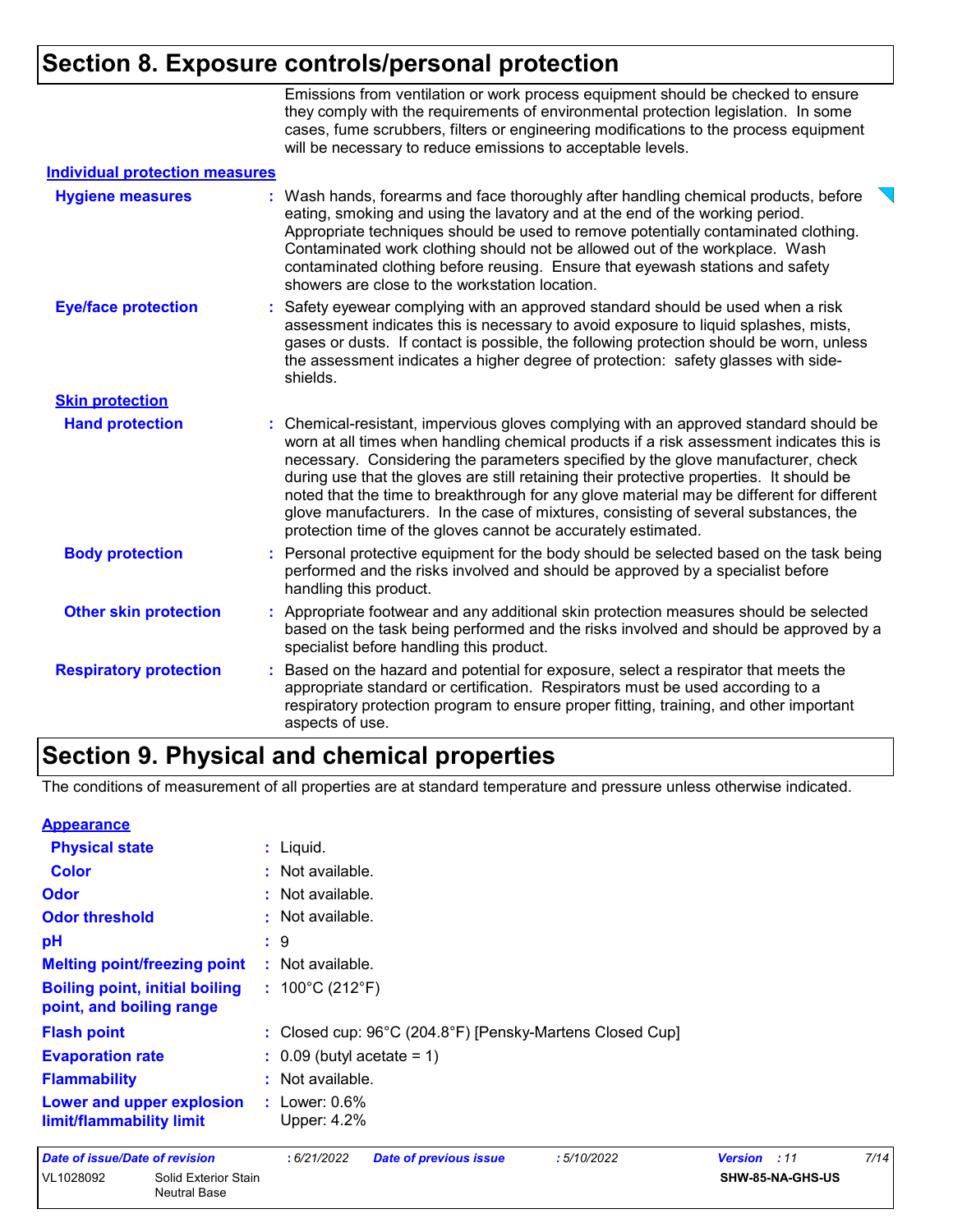### **Section 9. Physical and chemical properties**

| <b>Vapor pressure</b>                             | : $2.3$ kPa (17.5 mm Hg)                                         |
|---------------------------------------------------|------------------------------------------------------------------|
| <b>Relative vapor density</b>                     | : 1 [Air = 1]                                                    |
| <b>Relative density</b>                           | : 1.1                                                            |
| <b>Solubility</b>                                 | : Not available.                                                 |
| <b>Partition coefficient: n-</b><br>octanol/water | : Not applicable.                                                |
| <b>Auto-ignition temperature</b>                  | $:$ Not available.                                               |
| <b>Decomposition temperature</b>                  | $:$ Not available.                                               |
| <b>Viscosity</b>                                  | : Kinematic (40°C (104°F)): >20.5 mm <sup>2</sup> /s (>20.5 cSt) |
| <b>Molecular weight</b>                           | Not applicable.                                                  |
| <b>Aerosol product</b>                            |                                                                  |
| <b>Heat of combustion</b>                         | $: 1.508$ kJ/g                                                   |

### **Section 10. Stability and reactivity**

| <b>Reactivity</b>                                   | : No specific test data related to reactivity available for this product or its ingredients.              |
|-----------------------------------------------------|-----------------------------------------------------------------------------------------------------------|
| <b>Chemical stability</b>                           | : The product is stable.                                                                                  |
| <b>Possibility of hazardous</b><br><b>reactions</b> | : Under normal conditions of storage and use, hazardous reactions will not occur.                         |
| <b>Conditions to avoid</b>                          | : No specific data.                                                                                       |
| <b>Incompatible materials</b>                       | : No specific data.                                                                                       |
| <b>Hazardous decomposition</b><br>products          | : Under normal conditions of storage and use, hazardous decomposition products should<br>not be produced. |

### **Section 11. Toxicological information**

#### **Information on toxicological effects**

#### **Acute toxicity**

| <b>Product/ingredient name</b> | <b>Result</b> | <b>Species</b> | <b>Dose</b> | <b>Exposure</b> |
|--------------------------------|---------------|----------------|-------------|-----------------|
| Carbendazim                    | LD50 Dermal   | Rabbit         | 8500 mg/kg  |                 |
|                                | LD50 Dermal   | Rat            | $2$ g/kg    |                 |
|                                | LD50 Oral     | Rat            | >5050 mg/kg |                 |
| Benzophenone                   | LD50 Dermal   | Rabbit         | 3535 mg/kg  |                 |
|                                | LD50 Oral     | Rat            | >10 g/kg    |                 |

#### **Irritation/Corrosion**

Not available.

#### **Sensitization**

Not available.

#### **Mutagenicity**

Not available.

#### **Carcinogenicity**

Not available.

| Date of issue/Date of revision |                                      | : 6/21/2022 | <b>Date of previous issue</b> | 5/10/2022 | <b>Version</b> : 11 | 8/14 |
|--------------------------------|--------------------------------------|-------------|-------------------------------|-----------|---------------------|------|
| VL1028092                      | Solid Exterior Stain<br>Neutral Base |             |                               |           | SHW-85-NA-GHS-US    |      |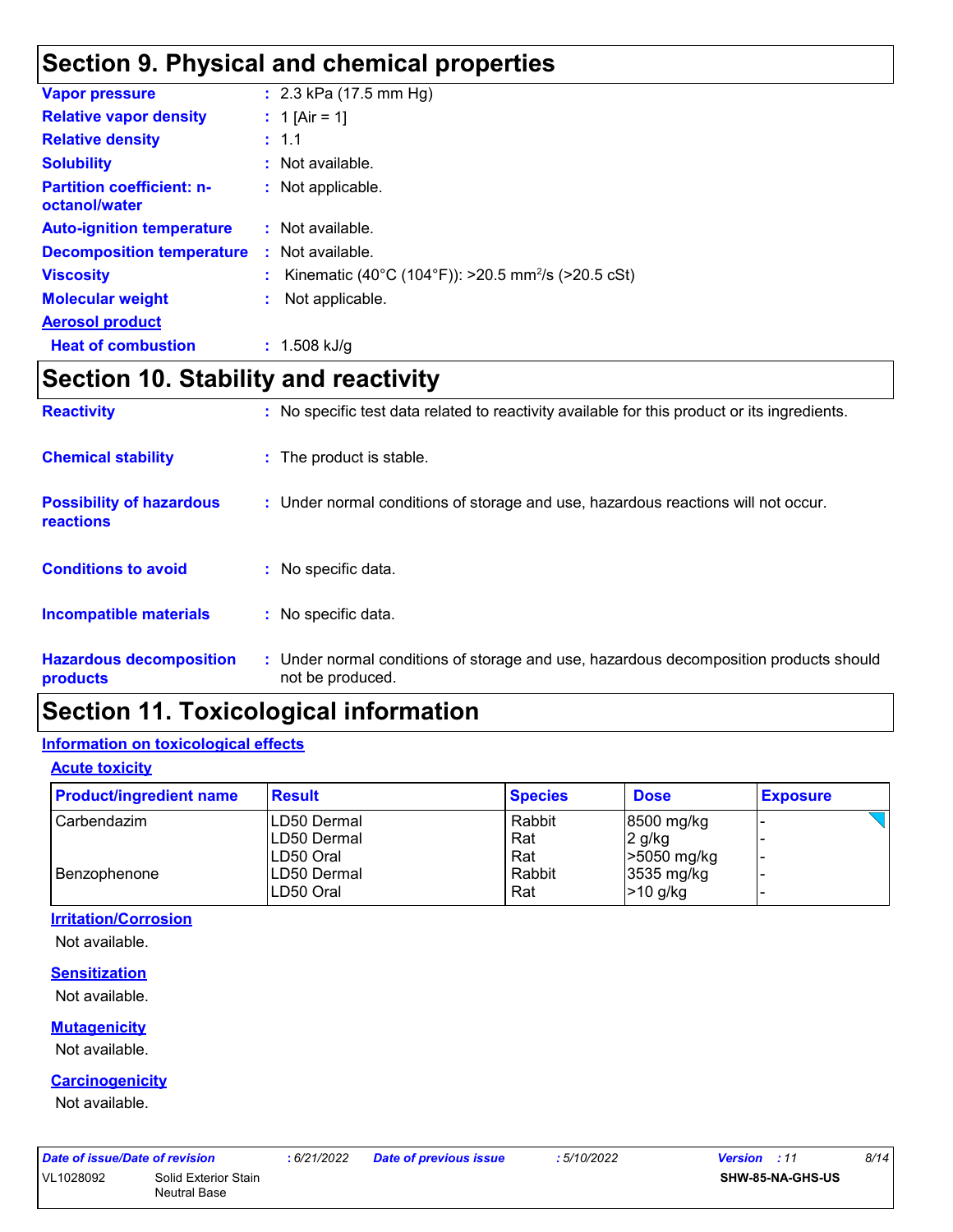### **Section 11. Toxicological information**

#### **Classification**

| <b>Product/ingredient name</b> | <b>OSHA</b> | <b>IARC</b> | <b>NTP</b> |
|--------------------------------|-------------|-------------|------------|
| <b>Benzophenone</b>            |             | 2B          |            |

#### **Reproductive toxicity**

Not available.

#### **Teratogenicity**

Not available.

#### **Specific target organ toxicity (single exposure)**

| <b>Name</b>  | <b>Category</b> | <b>Route of</b><br>exposure | <b>Target organs</b>                     |
|--------------|-----------------|-----------------------------|------------------------------------------|
| Benzophenone | Category 3      |                             | Respiratory tract<br><b>l</b> irritation |
|              | Category 3      |                             | Narcotic effects                         |

#### **Specific target organ toxicity (repeated exposure)**

| <b>Name</b>  | <b>Category</b>        | <b>Route of</b><br><b>exposure</b> | <b>Target organs</b> |
|--------------|------------------------|------------------------------------|----------------------|
| Kaolin       | ⊩Category <sup>≁</sup> | <b>linhalation</b>                 | lungs                |
| Benzophenone | Category 2             |                                    |                      |

#### **Aspiration hazard**

| <b>Name</b>          | <b>Result</b>                  |
|----------------------|--------------------------------|
| Heavy Paraffinic Oil | ASPIRATION HAZARD - Category 1 |

 $\overline{\phantom{0}}$ 

 $\overline{\phantom{0}}$ 

#### **Information on the likely routes of exposure Inhalation :** No known significant effects or critical hazards. **Skin contact :** May cause an allergic skin reaction. **Eye contact :** No known significant effects or critical hazards. **:** Not available. **Potential acute health effects**

**Ingestion :** No known significant effects or critical hazards.

### **Symptoms related to the physical, chemical and toxicological characteristics**

| <b>Eye contact</b>  | : No specific data.                                                                                                                                  |
|---------------------|------------------------------------------------------------------------------------------------------------------------------------------------------|
| <b>Inhalation</b>   | : Adverse symptoms may include the following:<br>reduced fetal weight<br>increase in fetal deaths<br>skeletal malformations                          |
| <b>Skin contact</b> | : Adverse symptoms may include the following:<br>irritation<br>redness<br>reduced fetal weight<br>increase in fetal deaths<br>skeletal malformations |
| <b>Ingestion</b>    | : Adverse symptoms may include the following:<br>reduced fetal weight<br>increase in fetal deaths                                                    |

skeletal malformations

| Date of issue/Date of revision |                                      | : 6/21/2022 | <b>Date of previous issue</b> | : 5/10/2022 | <b>Version</b> : 11     | 9/14 |
|--------------------------------|--------------------------------------|-------------|-------------------------------|-------------|-------------------------|------|
| VL1028092                      | Solid Exterior Stain<br>Neutral Base |             |                               |             | <b>SHW-85-NA-GHS-US</b> |      |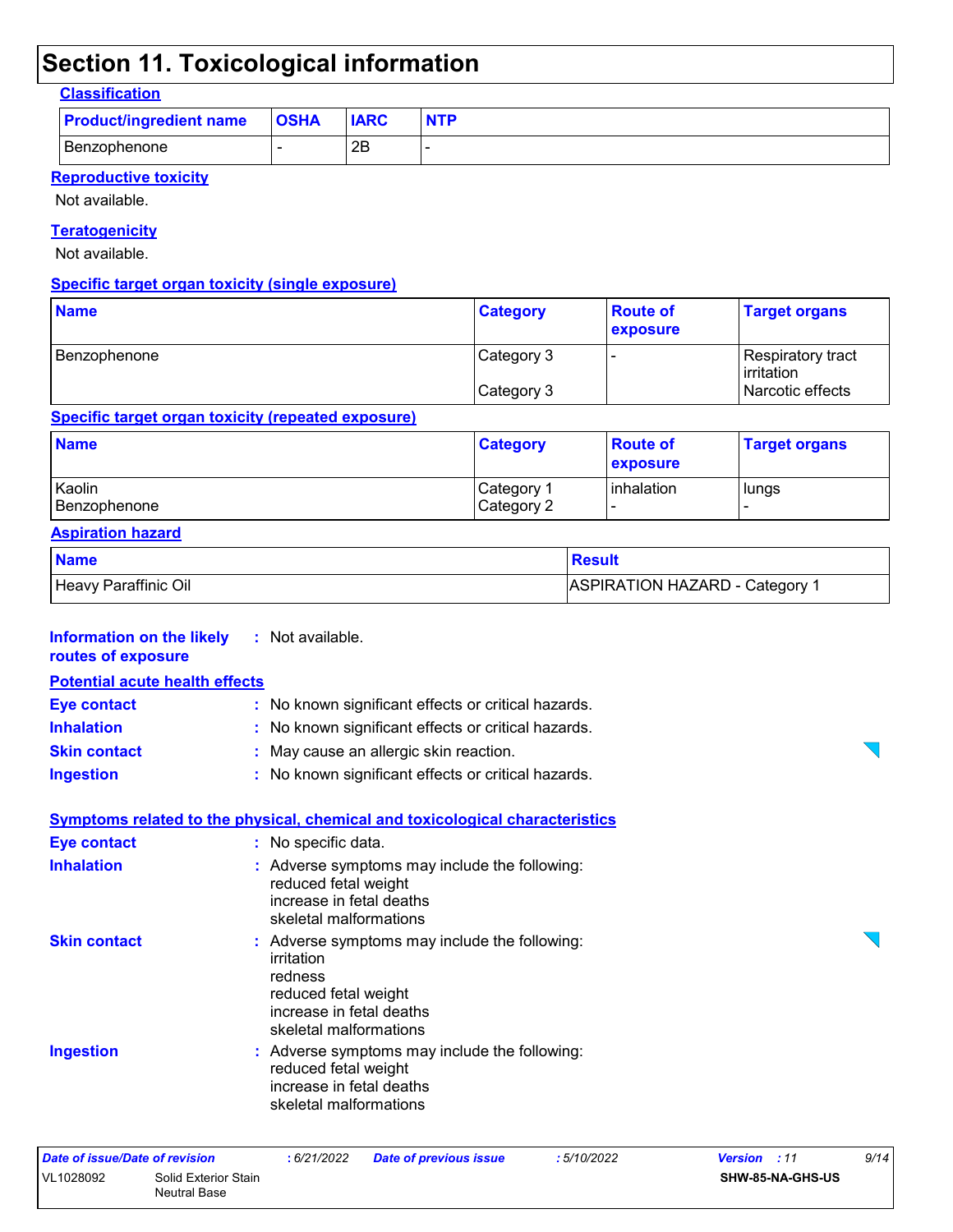# **Section 11. Toxicological information**

|                                              | Delayed and immediate effects and also chronic effects from short and long term exposure                                                                                 |
|----------------------------------------------|--------------------------------------------------------------------------------------------------------------------------------------------------------------------------|
| <b>Short term exposure</b>                   |                                                                                                                                                                          |
| <b>Potential immediate</b><br><b>effects</b> | : Not available.                                                                                                                                                         |
| <b>Potential delayed effects</b>             | : Not available.                                                                                                                                                         |
| <b>Long term exposure</b>                    |                                                                                                                                                                          |
| <b>Potential immediate</b><br>effects        | $:$ Not available.                                                                                                                                                       |
| <b>Potential delayed effects</b>             | : Not available.                                                                                                                                                         |
| <b>Potential chronic health effects</b>      |                                                                                                                                                                          |
| Not available.                               |                                                                                                                                                                          |
| <b>General</b>                               | : Causes damage to organs through prolonged or repeated exposure. Once sensitized, a<br>severe allergic reaction may occur when subsequently exposed to very low levels. |
| <b>Carcinogenicity</b>                       | : Suspected of causing cancer. Risk of cancer depends on duration and level of<br>exposure.                                                                              |
| <b>Mutagenicity</b>                          | : May cause genetic defects.                                                                                                                                             |
| <b>Teratogenicity</b>                        | : May damage the unborn child.                                                                                                                                           |
| <b>Developmental effects</b>                 | : No known significant effects or critical hazards.                                                                                                                      |
| <b>Fertility effects</b>                     | : May damage fertility.                                                                                                                                                  |
|                                              |                                                                                                                                                                          |
| Numorical mossures of toxicity               |                                                                                                                                                                          |

**Numerical measures of toxicity** Not available. **Acute toxicity estimates**

### **Section 12. Ecological information**

| Toxicitv |  |
|----------|--|
|          |  |

| <b>Product/ingredient name</b> | <b>Result</b>                       | <b>Species</b>                                                                 | <b>Exposure</b> |
|--------------------------------|-------------------------------------|--------------------------------------------------------------------------------|-----------------|
| Carbendazim                    | Acute EC50 19.0562 mg/l Fresh water | Algae - Scenedesmus acutus var.<br>acutus                                      | 96 hours        |
|                                | Acute EC50 20 µg/l Fresh water      | Daphnia - Daphnia magna                                                        | 48 hours        |
|                                | Acute LC50 77 µg/l Fresh water      | Crustaceans - Gammarus pulex -<br>Juvenile (Fledgling, Hatchling,<br>Weanling) | 48 hours        |
|                                | Acute LC50 7 µg/l Fresh water       | Fish - Ictalurus punctatus - Yolk-<br>sac fry                                  | 96 hours        |
|                                | Chronic EC10 10 µg/l Fresh water    | Crustaceans - Gammarus pulex -<br>Adult                                        | 21 days         |
|                                | Chronic NOEC 3.1 ppb Fresh water    | Daphnia - Daphnia magna                                                        | 21 days         |
| Benzophenone                   | Acute LC50 10.89 mg/l Fresh water   | Fish - Pimephales promelas -<br>Larvae                                         | 96 hours        |
|                                | Chronic NOEC 1.03 mg/l Fresh water  | Fish - Pimephales promelas -<br>Embryo                                         | 32 days         |

#### **Persistence and degradability**

Not available.

#### **Bioaccumulative potential**

*Date of issue/Date of revision* **:** *6/21/2022 Date of previous issue : 5/10/2022 Version : 11 10/14* VL1028092 Solid Exterior Stain Neutral Base **SHW-85-NA-GHS-US**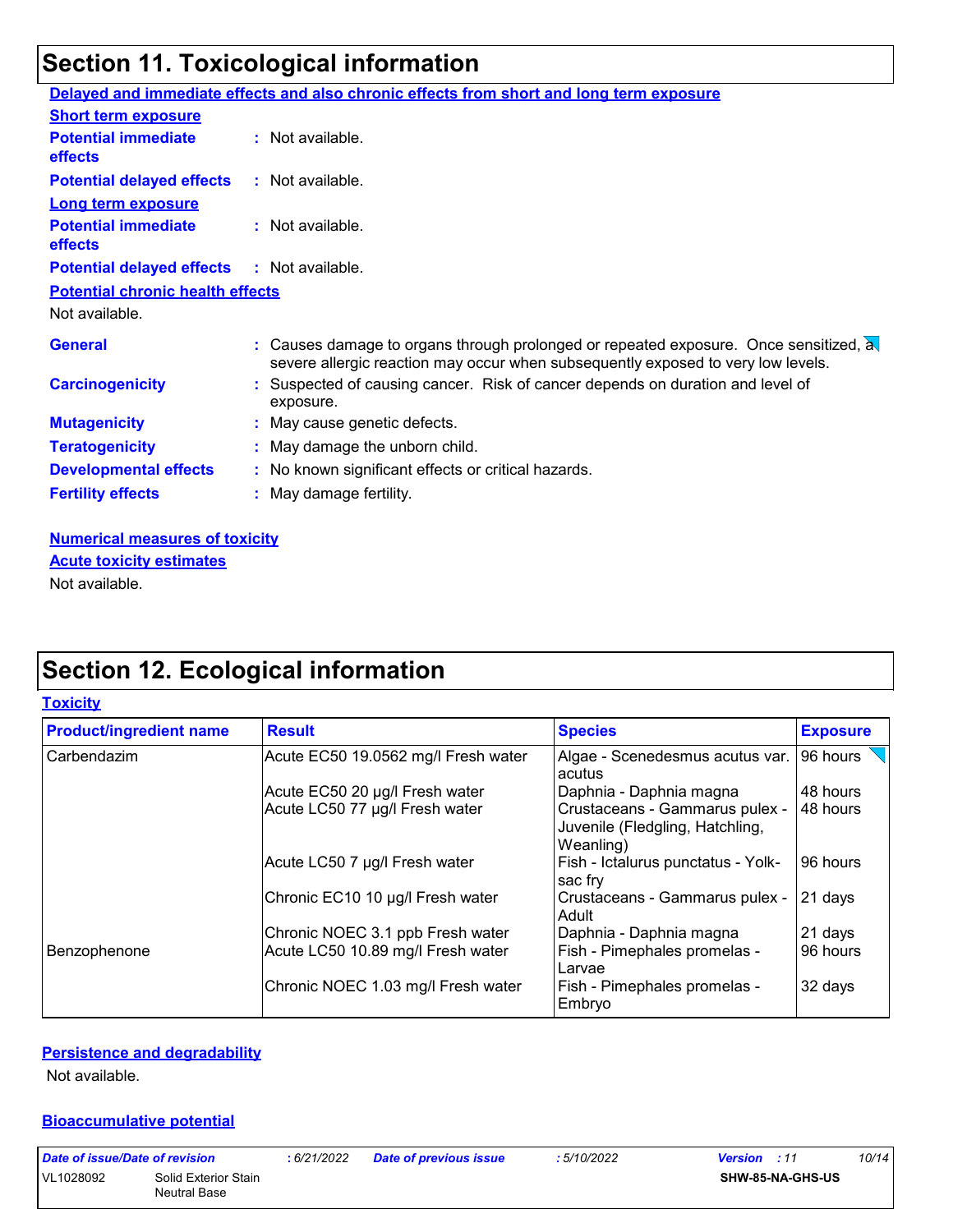### **Section 12. Ecological information**

| <b>Product/ingredient name</b> | $\mathsf{LogP}_\mathsf{ow}$ | <b>BCF</b> | <b>Potential</b> |
|--------------------------------|-----------------------------|------------|------------------|
| Carbendazim                    |                             | 2.51       | low              |
| l Benzophenone                 |                             | 12.02      | low              |

#### **Mobility in soil**

| <b>Soil/water partition</b> | : Not available. |
|-----------------------------|------------------|
| <b>coefficient (Koc)</b>    |                  |

**Other adverse effects :** No known significant effects or critical hazards.

### **Section 13. Disposal considerations**

|  | <b>Disposal methods</b> |  |
|--|-------------------------|--|
|  |                         |  |
|  |                         |  |

The generation of waste should be avoided or minimized wherever possible. Disposal **Disposal methods :** of this product, solutions and any by-products should at all times comply with the requirements of environmental protection and waste disposal legislation and any regional local authority requirements. Dispose of surplus and non-recyclable products via a licensed waste disposal contractor. Waste should not be disposed of untreated to the sewer unless fully compliant with the requirements of all authorities with jurisdiction. Waste packaging should be recycled. Incineration or landfill should only be considered when recycling is not feasible. This material and its container must be disposed of in a safe way. Care should be taken when handling emptied containers that have not been cleaned or rinsed out. Empty containers or liners may retain some product residues. Avoid dispersal of spilled material and runoff and contact with soil, waterways, drains and sewers.

### **Section 14. Transport information**

|                                                    | <b>DOT</b><br><b>Classification</b>                        | <b>TDG</b><br><b>Classification</b> | <b>Mexico</b><br><b>Classification</b> | <b>IATA</b>                                                                                     | <b>IMDG</b>                                                                                                                                             |
|----------------------------------------------------|------------------------------------------------------------|-------------------------------------|----------------------------------------|-------------------------------------------------------------------------------------------------|---------------------------------------------------------------------------------------------------------------------------------------------------------|
| <b>UN number</b>                                   | Not regulated.                                             | Not regulated.                      | Not regulated.                         | <b>UN3082</b>                                                                                   | <b>UN3082</b>                                                                                                                                           |
| <b>UN proper</b><br>shipping name                  |                                                            |                                     |                                        | ENVIRONMENTALLY<br><b>HAZARDOUS</b><br>SUBSTANCE,<br>LIQUID, N.O.S.<br>(Diuron,<br>Carbendazim) | <b>ENVIRONMENTALLY</b><br><b>HAZARDOUS</b><br>SUBSTANCE,<br>LIQUID, N.O.S.<br>(Diuron,<br>Carbendazim).<br>Marine pollutant<br>(Diuron,<br>Carbendazim) |
| <b>Transport</b><br>hazard class(es)               |                                                            | ۰                                   |                                        | 9                                                                                               | $\boldsymbol{9}$                                                                                                                                        |
| <b>Packing group</b>                               | $\overline{\phantom{a}}$                                   | $\blacksquare$                      |                                        | $\mathbf{III}$                                                                                  | $\mathbf{III}$                                                                                                                                          |
| <b>Environmental</b><br>hazards                    | No.                                                        | No.                                 | No.                                    | Yes.                                                                                            | Yes.                                                                                                                                                    |
| <b>Date of issue/Date of revision</b><br>VL1028092 | : 6/21/2022<br>Solid Exterior Stain<br><b>Neutral Base</b> | <b>Date of previous issue</b>       | : 5/10/2022                            |                                                                                                 | 11/14<br>Version : 11<br>SHW-85-NA-GHS-US                                                                                                               |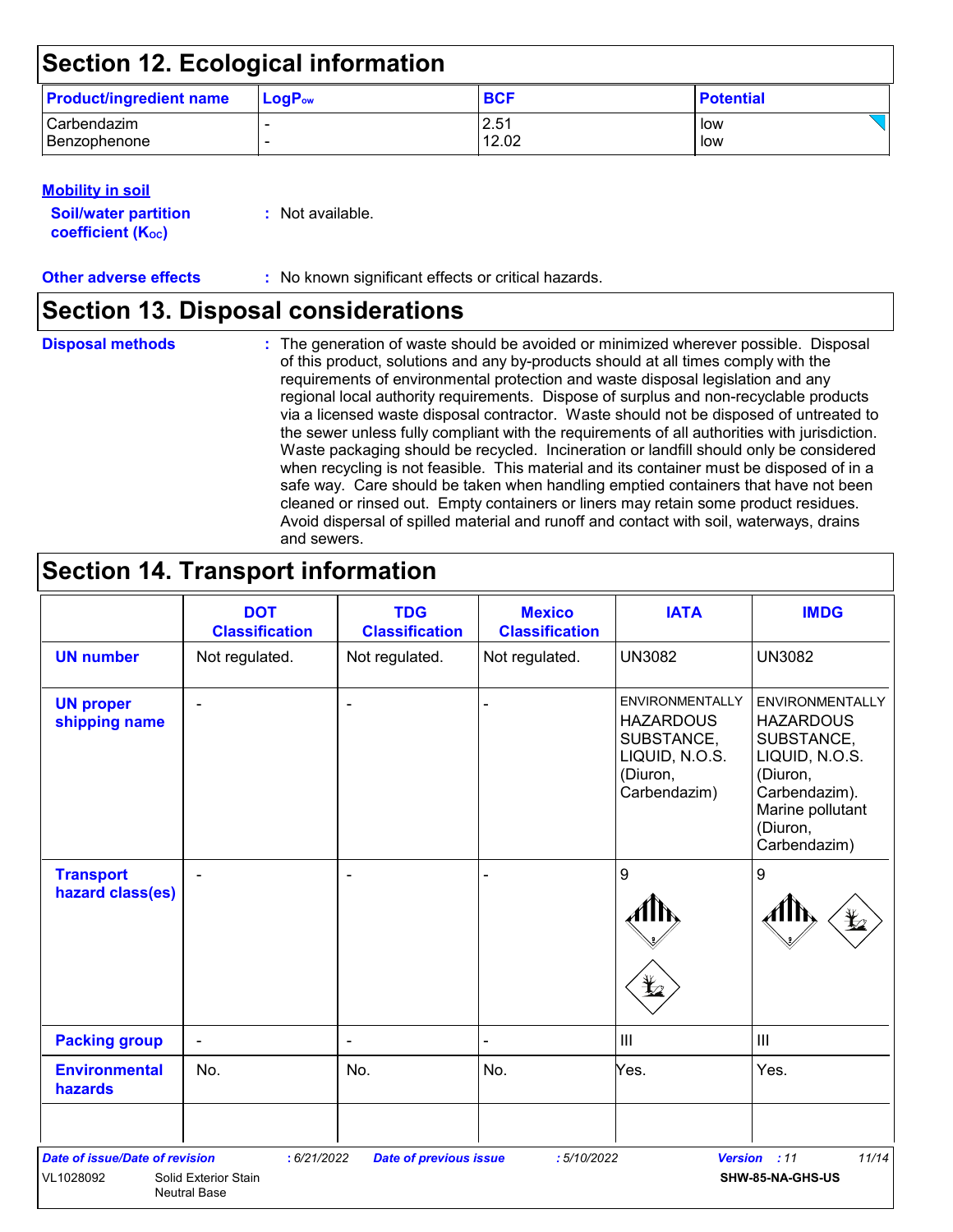| <b>Section 14. Transport information</b>                                    |                  |                             |                                                                                                                                                                                                                                                                                                                                                                                                                                                                                                                                                                                                                                                                                     |                                                                                                                                                                                                                             |                                                                                                                                                                                                                                                                               |
|-----------------------------------------------------------------------------|------------------|-----------------------------|-------------------------------------------------------------------------------------------------------------------------------------------------------------------------------------------------------------------------------------------------------------------------------------------------------------------------------------------------------------------------------------------------------------------------------------------------------------------------------------------------------------------------------------------------------------------------------------------------------------------------------------------------------------------------------------|-----------------------------------------------------------------------------------------------------------------------------------------------------------------------------------------------------------------------------|-------------------------------------------------------------------------------------------------------------------------------------------------------------------------------------------------------------------------------------------------------------------------------|
| <b>Additional</b><br><b>information</b>                                     |                  |                             |                                                                                                                                                                                                                                                                                                                                                                                                                                                                                                                                                                                                                                                                                     | This product is<br>not regulated as<br>a dangerous<br>good when<br>transported in<br>sizes of ≤5 L or<br>≤5 kg, provided<br>the packagings<br>meet the general<br>provisions of<br>5.0.2.4.1<br>5.0.2.6.1.1 and<br>5.0.2.8. | This product is not<br>regulated as a<br>dangerous good<br>when transported<br>in sizes of $\leq 5$ L or<br>≤5 kg, provided<br>the packagings<br>meet the general<br>provisions of<br>4.1.1.1, 4.1.1.2<br>and 4.1.1.4 to<br>4.1.1.8.<br><b>Emergency</b><br>schedules F-A, S- |
| <b>Special precautions for user :</b><br><b>Transport in bulk according</b> | : Not available. |                             | Multi-modal shipping descriptions are provided for informational purposes and do not<br>consider container sizes. The presence of a shipping description for a particular<br>mode of transport (sea, air, etc.), does not indicate that the product is packaged<br>suitably for that mode of transport. All packaging must be reviewed for suitability<br>prior to shipment, and compliance with the applicable regulations is the sole<br>responsibility of the person offering the product for transport. People loading and<br>unloading dangerous goods must be trained on all of the risks deriving from the<br>substances and on all actions in case of emergency situations. |                                                                                                                                                                                                                             |                                                                                                                                                                                                                                                                               |
| to IMO instruments                                                          |                  | <b>Proper shipping name</b> | : Not available.                                                                                                                                                                                                                                                                                                                                                                                                                                                                                                                                                                                                                                                                    |                                                                                                                                                                                                                             |                                                                                                                                                                                                                                                                               |

### **Section 15. Regulatory information**

**TSCA 5(a)2 proposed significant new use rules**: 2-Methyl-4-isothiazolin-3-one; 5-Chloro-2-methylisothiazolinone

 $\sum$ 

#### **SARA 313**

SARA 313 (40 CFR 372.45) supplier notification can be found on the Environmental Data Sheet.

#### **California Prop. 65**

WARNING: This product contains chemicals known to the State of California to cause cancer and birth defects or other reproductive harm.

| <b>International regulations</b> |                                                              |
|----------------------------------|--------------------------------------------------------------|
| <b>International lists</b>       | <b>Australia inventory (AIIC): Not determined.</b>           |
|                                  | China inventory (IECSC): Not determined.                     |
|                                  | Japan inventory (CSCL): Not determined.                      |
|                                  | Japan inventory (ISHL): Not determined.                      |
|                                  | Korea inventory (KECI): Not determined.                      |
|                                  | New Zealand Inventory of Chemicals (NZIoC): Not determined.  |
|                                  | Philippines inventory (PICCS): Not determined.               |
|                                  | Taiwan Chemical Substances Inventory (TCSI): Not determined. |
|                                  | Thailand inventory: Not determined.                          |
|                                  | Turkey inventory: Not determined.                            |
|                                  | Vietnam inventory: Not determined.                           |
|                                  |                                                              |

| Date of issue/Date of revision |                                             | : 6/21/2022 | <b>Date of previous issue</b> | : 5/10/2022 | <b>Version</b> : 11 |                  | 12/14 |
|--------------------------------|---------------------------------------------|-------------|-------------------------------|-------------|---------------------|------------------|-------|
| VL1028092                      | Solid Exterior Stain<br><b>Neutral Base</b> |             |                               |             |                     | SHW-85-NA-GHS-US |       |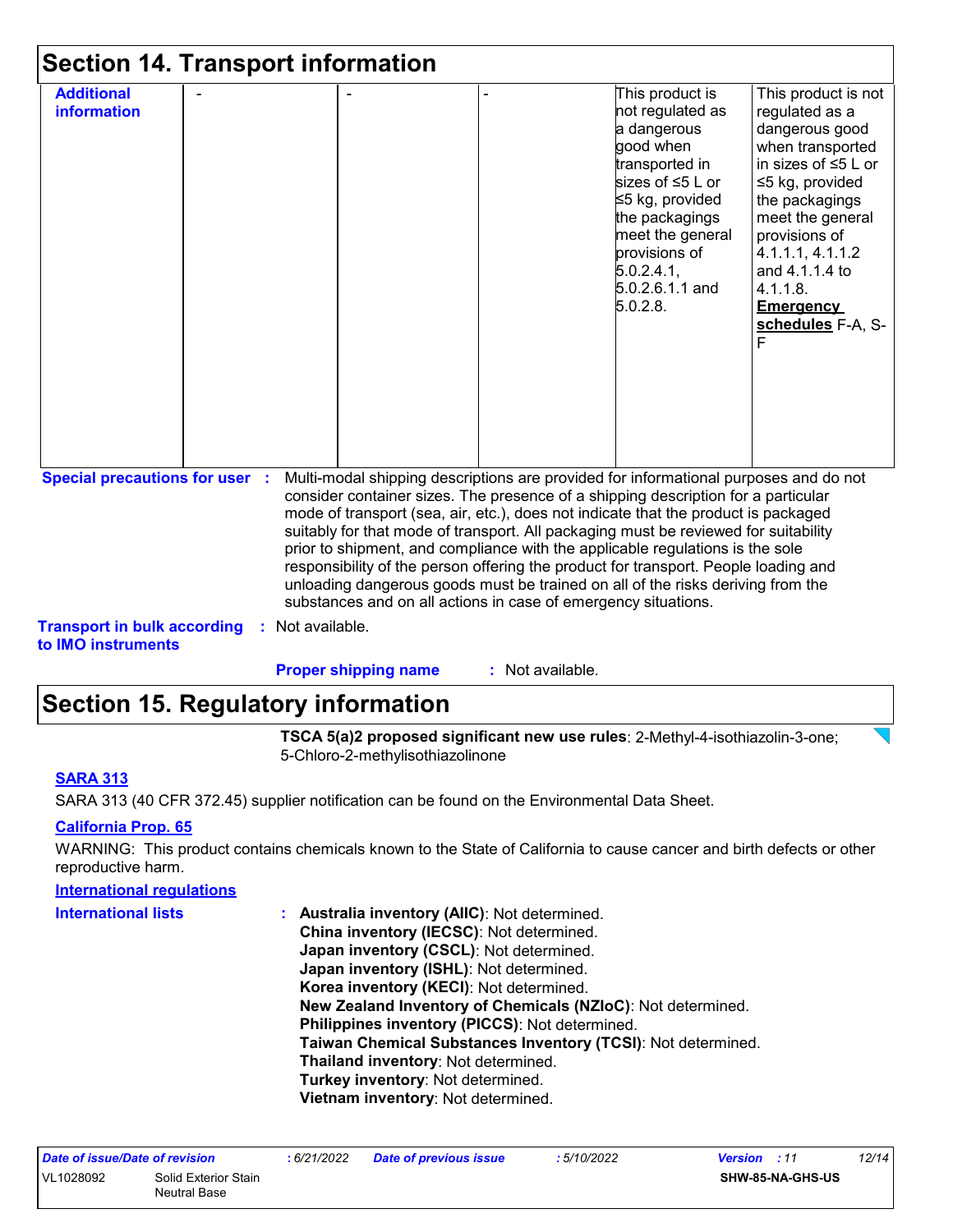### **Section 16. Other information**

**Hazardous Material Information System (U.S.A.)**



**The customer is responsible for determining the PPE code for this material. For more information on HMIS® Personal Protective Equipment (PPE) codes, consult the HMIS® Implementation Manual.**

**Caution: HMIS® ratings are based on a 0-4 rating scale, with 0 representing minimal hazards or risks, and 4 representing significant hazards or risks. Although HMIS® ratings and the associated label are not required on SDSs or products leaving a facility under 29 CFR 1910.1200, the preparer may choose to provide them. HMIS® ratings are to be used with a fully implemented HMIS® program. HMIS® is a registered trademark and service mark of the American Coatings Association, Inc.**

**Procedure used to derive the classification**

|                                                                                                                                                                                                                                                                                                                                                                                                                                                                                                                                                                                                                                                    | <b>Justification</b>                                                                                              |             |  |
|----------------------------------------------------------------------------------------------------------------------------------------------------------------------------------------------------------------------------------------------------------------------------------------------------------------------------------------------------------------------------------------------------------------------------------------------------------------------------------------------------------------------------------------------------------------------------------------------------------------------------------------------------|-------------------------------------------------------------------------------------------------------------------|-------------|--|
| SKIN SENSITIZATION - Category 1<br><b>GERM CELL MUTAGENICITY - Category 1</b><br><b>CARCINOGENICITY - Category 2</b><br>TOXIC TO REPRODUCTION - Category 1B<br>SPECIFIC TARGET ORGAN TOXICITY (REPEATED EXPOSURE) - Category 1                                                                                                                                                                                                                                                                                                                                                                                                                     | Calculation method<br>Calculation method<br><b>Calculation method</b><br>Calculation method<br>Calculation method |             |  |
| <b>History</b>                                                                                                                                                                                                                                                                                                                                                                                                                                                                                                                                                                                                                                     |                                                                                                                   |             |  |
| <b>Date of printing</b>                                                                                                                                                                                                                                                                                                                                                                                                                                                                                                                                                                                                                            |                                                                                                                   | : 6/21/2022 |  |
| Date of issue/Date of<br>revision                                                                                                                                                                                                                                                                                                                                                                                                                                                                                                                                                                                                                  |                                                                                                                   | : 6/21/2022 |  |
| Date of previous issue                                                                                                                                                                                                                                                                                                                                                                                                                                                                                                                                                                                                                             |                                                                                                                   | : 5/10/2022 |  |
| <b>Version</b>                                                                                                                                                                                                                                                                                                                                                                                                                                                                                                                                                                                                                                     |                                                                                                                   | : 11        |  |
| <b>Key to abbreviations</b><br>$:$ ATE = Acute Toxicity Estimate<br><b>BCF</b> = Bioconcentration Factor<br>GHS = Globally Harmonized System of Classification and Labelling of Chemicals<br>IATA = International Air Transport Association<br>IBC = Intermediate Bulk Container<br><b>IMDG = International Maritime Dangerous Goods</b><br>LogPow = logarithm of the octanol/water partition coefficient<br>MARPOL = International Convention for the Prevention of Pollution From Ships, 1973<br>as modified by the Protocol of 1978. ("Marpol" = marine pollution)<br>$N/A = Not available$<br>SGG = Segregation Group<br>$UN = United Nations$ |                                                                                                                   |             |  |

**Indicates information that has changed from previously issued version.**

#### **Notice to reader**

**It is recommended that each customer or recipient of this Safety Data Sheet (SDS) study it carefully and consult resources, as necessary or appropriate, to become aware of and understand the data contained in this SDS and any hazards associated with the product. This information is provided in good faith and believed to be accurate as of the effective date herein. However, no warranty, express or implied, is given. The information presented here applies only to the product as shipped. The addition of any material can change the composition, hazards and risks of the product. Products shall not be repackaged, modified, or tinted except as specifically instructed by the manufacturer, including but not limited to the incorporation of products not specified by the manufacturer, or the use or addition of products in proportions not specified by the manufacturer. Regulatory requirements are subject to change and may differ between various locations and jurisdictions. The customer/buyer/user is responsible to ensure that his activities comply with all country, federal, state, provincial or local laws. The conditions for use of the product are not under the control of the manufacturer; the customer/buyer/user is responsible to determine the conditions necessary for the safe use of this product. The customer/buyer/user** 

| Date of issue/Date of revision |                                      | : 6/21/2022 | <b>Date of previous issue</b> | : 5/10/2022 | <b>Version</b> : 11 |                         | 13/14 |
|--------------------------------|--------------------------------------|-------------|-------------------------------|-------------|---------------------|-------------------------|-------|
| VL1028092                      | Solid Exterior Stain<br>Neutral Base |             |                               |             |                     | <b>SHW-85-NA-GHS-US</b> |       |